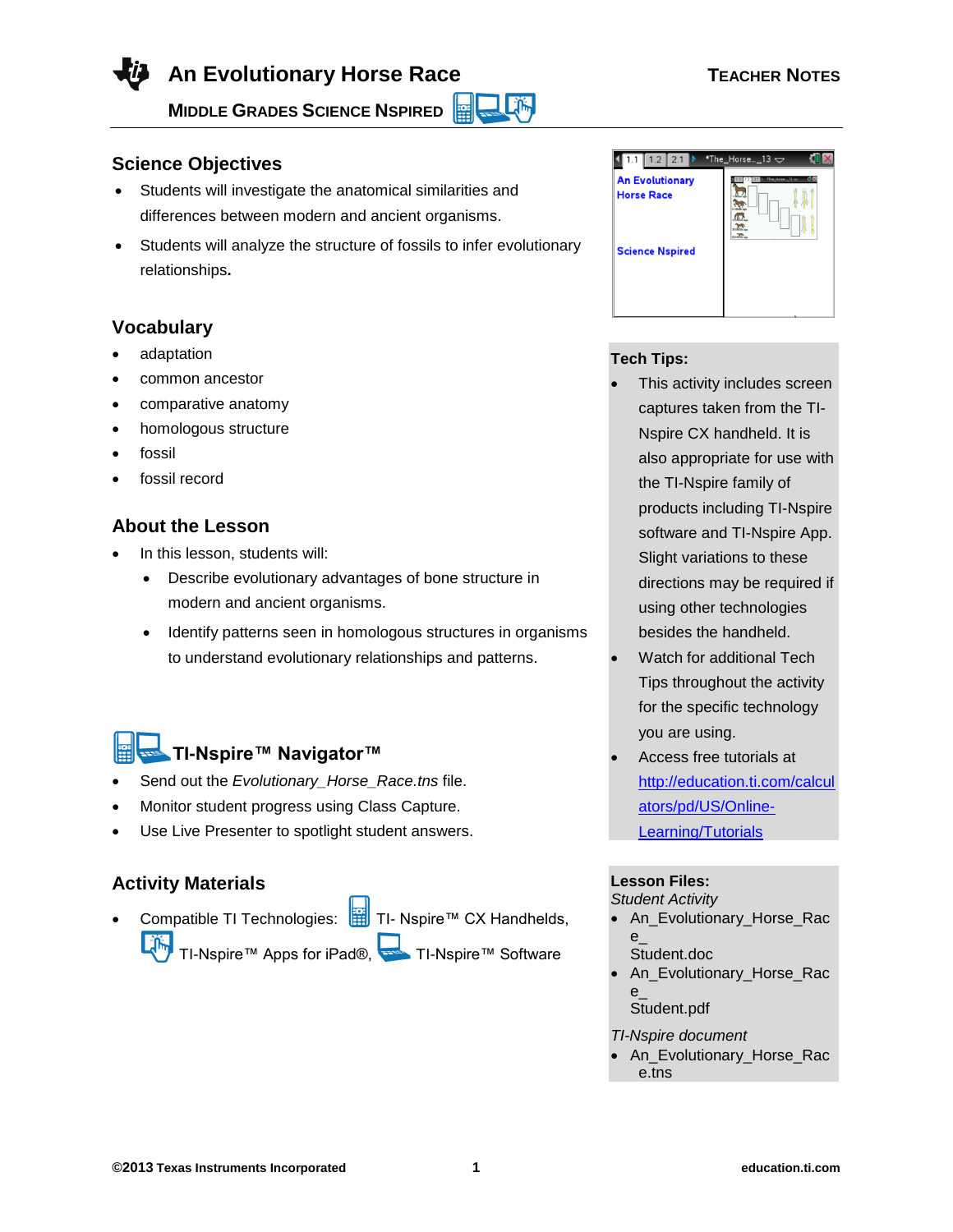**An Evolutionary Horse Race TEACHER NOTES** 

**MIDDLE GRADES SCIENCE NSPIRED**  Lilin

## **Discussion Points and Possible Answers**

Have students read the background information stated on their activity sheet.

#### **Move to page 1.2.**

- 1. Students will select a set of leg bones and put in the correct order by considering how the structure of the bone has evolved over time. Students should drag the bones to the boxes that correspond with the correct animal in the evolutionary time line. If correct, a green border will appear around the box.
- 2. Once all bones are placed in the correct order, a star will appear with the text "Nicely Done."





**Tech Tip:** To access the Directions again, select **X** Evolutionary **Horse Race > Directions.**

**Tech Tip:** To access the Directions again, select **menul** or **Document Tools ( ) > Evolutionary Horse Race > Directions.**

#### **Move to pages 1.3 - 1.9.**

Have students answer questions 1-7 in the .tns file, the activity sheet, or both.

Q1. Describe how the leg bones in the horse have changed over time

**Sample Answer:** 50 million years ago the bones were shorter with many toes. Over time, the bones became longer with only one toe.

Q2. Which is the oldest ancestor of the modern horse?

**Answer:** A. Hyracotherium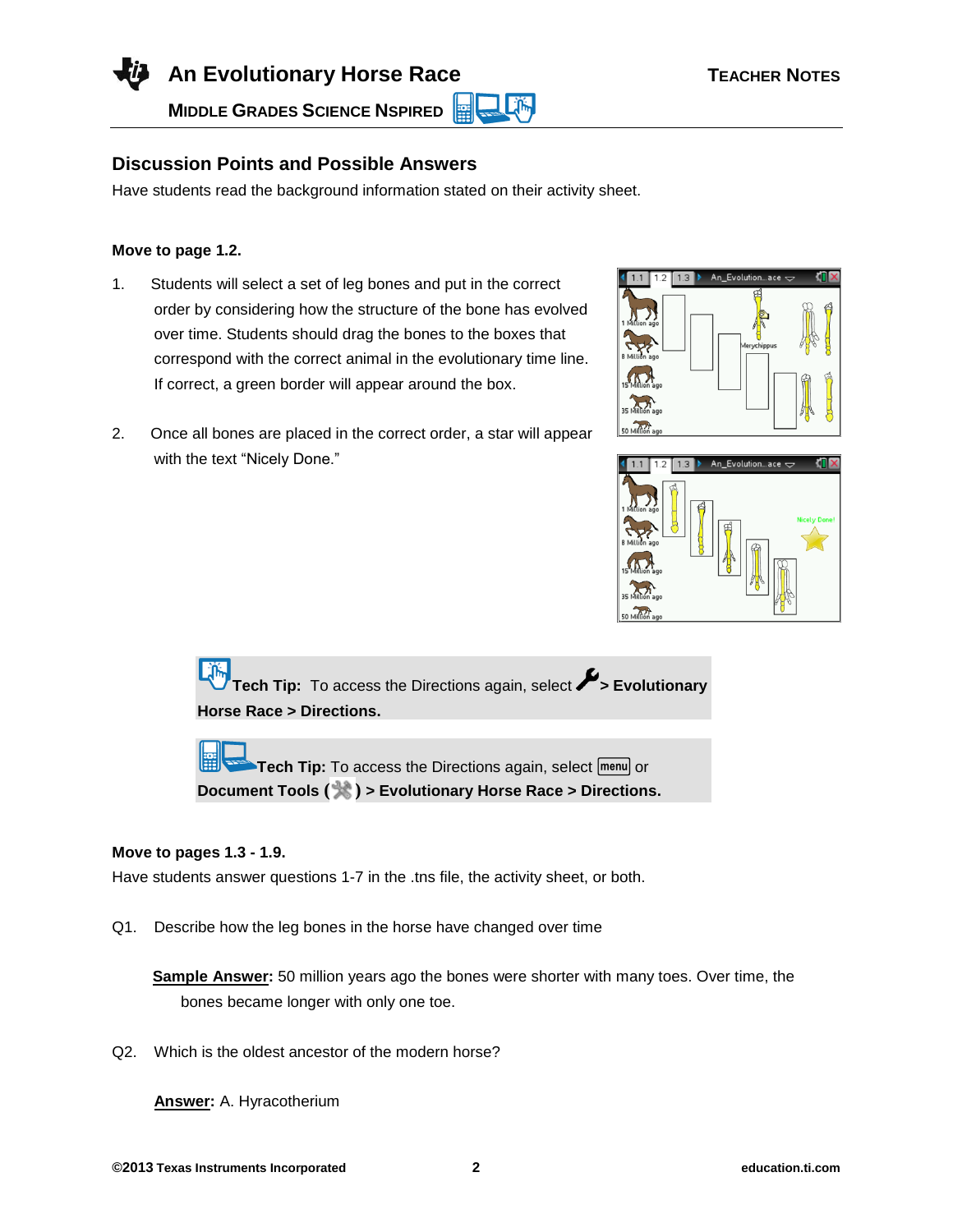Q3. Which is the closest ancestor of the modern horse?

**Answer:** D. Pilohippus

Q4. How many toes did the Hyracotherium have?

#### **Answer:** D. 4

Q5. The Hyracotherium was a small, forest-dwelling animal. Why would its leg structure benefit this animal?

**Sample Answer:** Having short legs and multiple toes would help it move through the dense forest terrain.

**Life** 

Q6. Approximately, when did only one toe structure appear?

**Answer:** B. 8 million years ago

Q7. What are the evolutionary advantages of the body structure of the modern horse?

**Sample Answer:** Answers may vary. Modern horses are grazing animals and are no longer forest dwelling animals like their ancient ancestors. Longer legs and one toe may help with speed in their grassland environment.



Make a student a Live Presenter to show how to select and drag the fossils into the boxes. Throughout the activity, monitor student progress. At the end of the activity, collect the .tns file and save to Portfolio.

## **Wrap Up**

When students are finished with the activity, retrieve the .tns file using TI-Nspire Navigator. Save grades to Portfolio. Discuss activity questions using Slide Show.